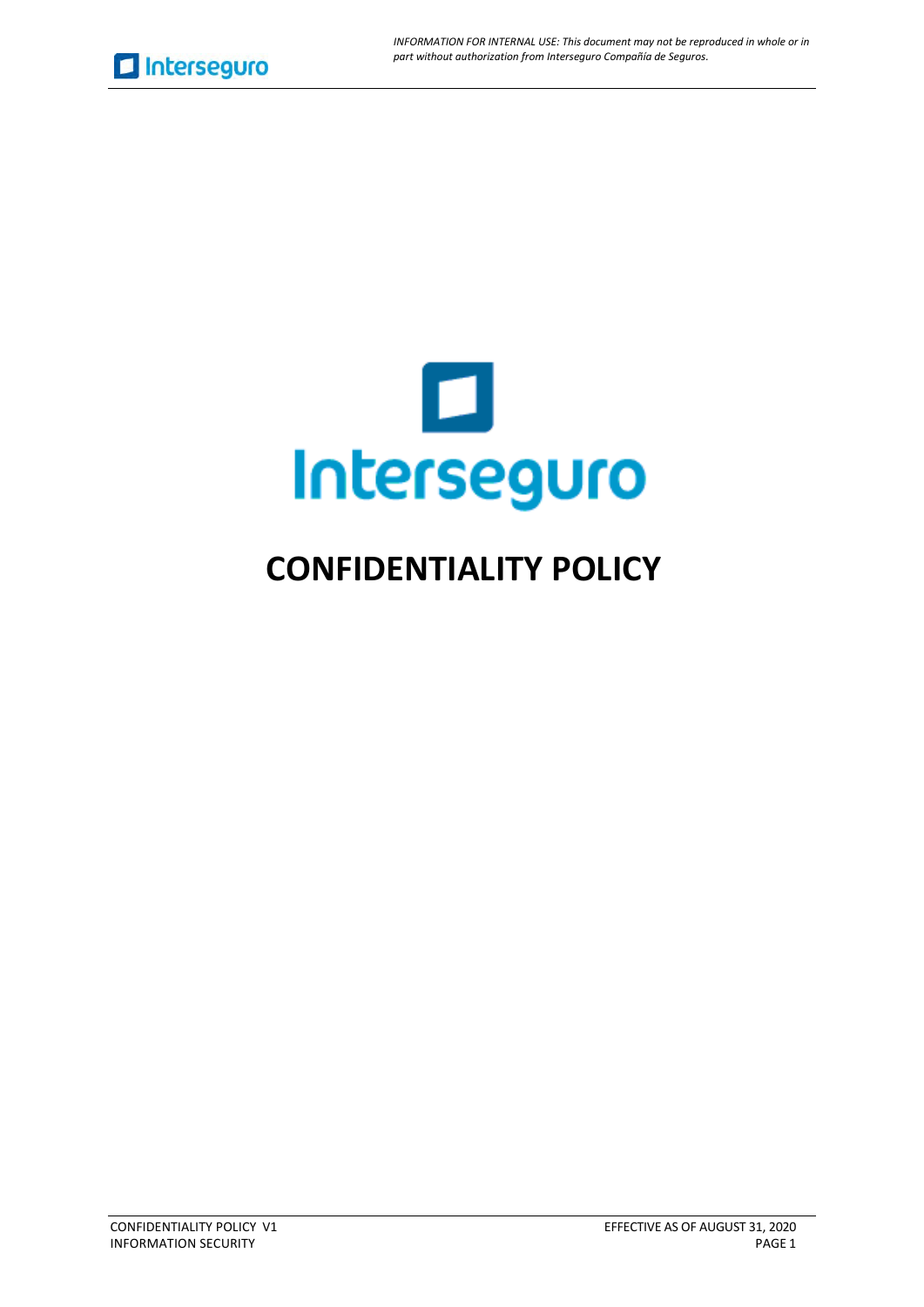# **I. PURPOSE**

This policy aims at defining the standards in order to safeguard Confidential Information against unauthorized use, dissemination or disclosure, modification, damage or loss and at ensuring compliance with regulations and laws applicable to Interseguro Compañía de Seguros S.A. ("Interseguro").

## **II. SCOPE**

The scope of the Confidentiality Policy (hereinafter "Confidentiality Policy") is mandatory and applies to all Interseguro's collaborators with access to information assets.

# **III. EXTERNAL REFERENCES**

**[1] ISO/IEC 27001:2013**, Information Security Management System (ISMS).

**[2] Circular SBS G-140-2009**, Information Security Management.

**[3] Personal Data Protection Act – Act No. 29733.**

**[4] Act Regulations No. 29733, Personal Data Protection Act**, approved by Supreme Decree No. 003-2013-JUS.

# **IV. DEFINITIONS**

- **Confidential Information:** All information belonging to or held by Interseguro, related to business details, operations, software, know-how, commercial, accounting, tax, legal, technological aspects, personal and sensitive data of third parties contained in Interseguro's databases and, in general, any information accessed.
- **Employee:** All Interseguro's collaborators, regardless of their employment regime.
- **LPDP:** Personal Data Protection Act Act No. 29733, as well as its complementary, amending and regulatory regulations.

#### **V. EMPLOYEE'S OBLIGATION**

Given the sensitivity and nature of the Confidential Information contained in Interseguro's information systems, proper control and access must be ensured. The loss or misuse of Confidential Information may result in a variety of damages, such as unauthorized disclosure and non-compliance with regulations and laws applicable to Interseguro. In this respect, the Employee is obliged to:

- 1. Keep secret and confidential all information known in relation to procedures, methods, designs, projects, documents, businesses, activities, resources, systems, files, reports, and other information of Interseguro, its associates, suppliers and/or clients, with respect to which the Employee has access by virtue of the employment relationship. The obligation of confidentiality extends to any type of information regardless of the medium in which it is found, whether physical or digital, automated or manual, and regardless of the topic of the information.
- 2. In particular, keep due confidentiality of personal and sensitive data of third parties that are stored in Interseguro's databases, in order to comply with the LPDP. The Employee will at all times comply with the personal data protection rules imposed by the LPDP, in accordance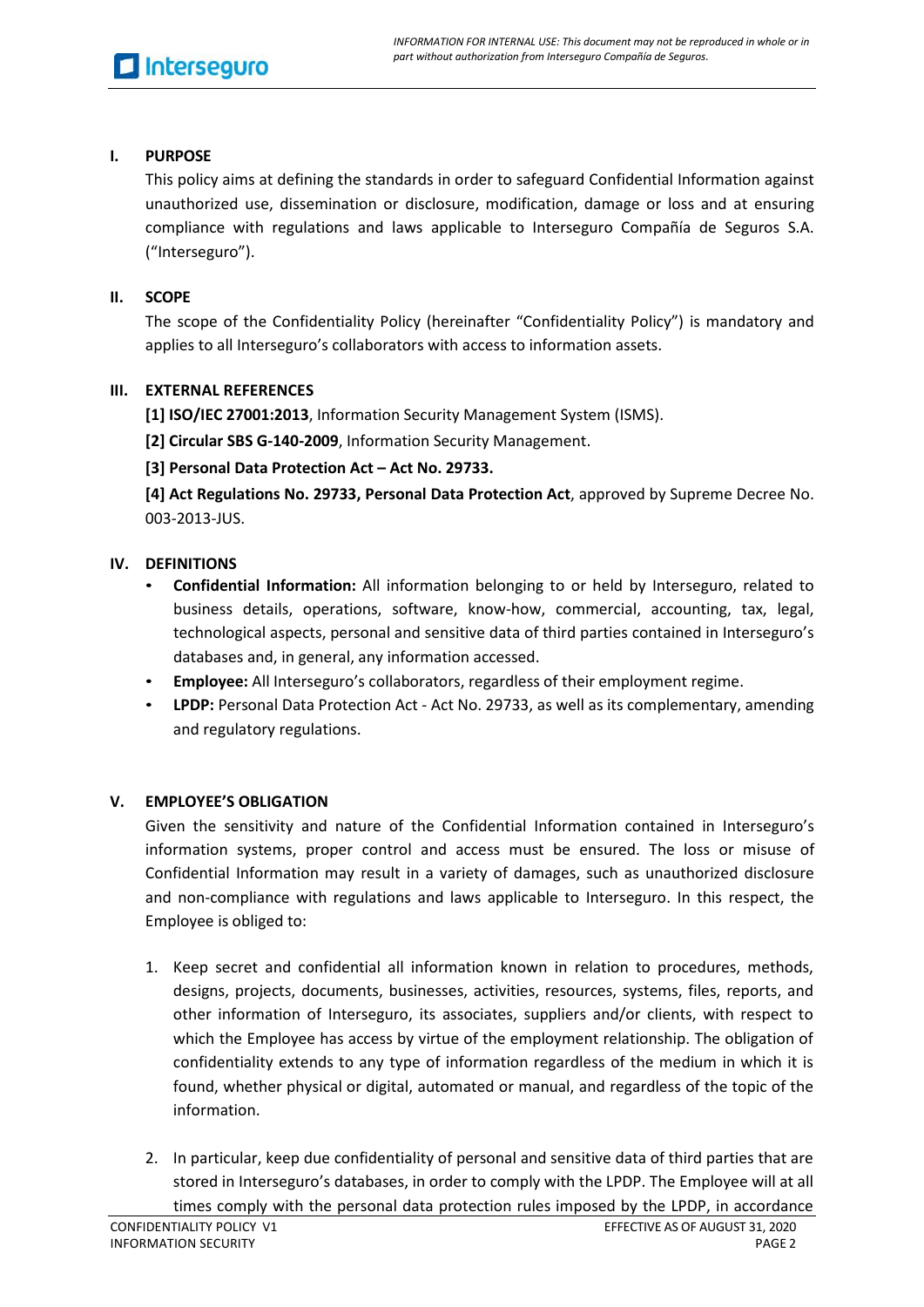**Interseguro** 

with the internal regulations established by Interseguro for such purposes.

- 3. Restrict the use of Confidential Information and in particular, restrict the processing of personal and sensitive data of third parties, for strictly necessary purposes, or for those purposes for which the owner of the personal data has given consent. Interseguro prohibits the illegal use of Confidential Information.
- 4. Not to share, expose, disclose to unauthorized persons the Confidential Information and, in particular, not to share the personal and sensitive data of third parties, unless otherwise provided for in the applicable regulations.
- 5. Keep the Confidential Information in a safe place, particularly, personal and sensitive data of third parties, regardless of whether they are printed documents or digital support.
- 6. Not to remove Confidential Information outside Interseguro's network or facilities.
- 7. Not to publish, use, dispose for third parties, commercialize, assign, exchange, sell, donate, or carry out any other form of alienation in favor of third parties of the Confidential Information and, in general, of documents, instruments, contributions, acquisitions or knowledge to which the Employee has access by virtue of the employment relationship with Interseguro.
- 8. Not to establish and/or be part as a partner or shareholder of any other company engaged in the same or similar activities to those of Interseguro during THE Employee's employment relationship with Interseguro.
- 9. Not to use industrial or commercial secrets, instruments or, in general, any Confidential Information in and/or in favor of companies other than Interseguro once the Employee's employment relationship has ended. In particular, the Employee may not use Interseguro trademark.

#### **VI. DISCIPLINARY MEASURES**

The sanctions applicable to the Employee in the event of non-compliance with this Policy will be assessed according to the provisions of Internal Labor Regulations, in particular, Section 29 of the aforementioned Regulations.

#### **VII. DISCIPLINARY MEASURES**

This Policy will be effective from the moment the Employee is hired and will be valid even after the end of the employment relationship. Failure to comply with it will give rise to the corresponding liability for damages.